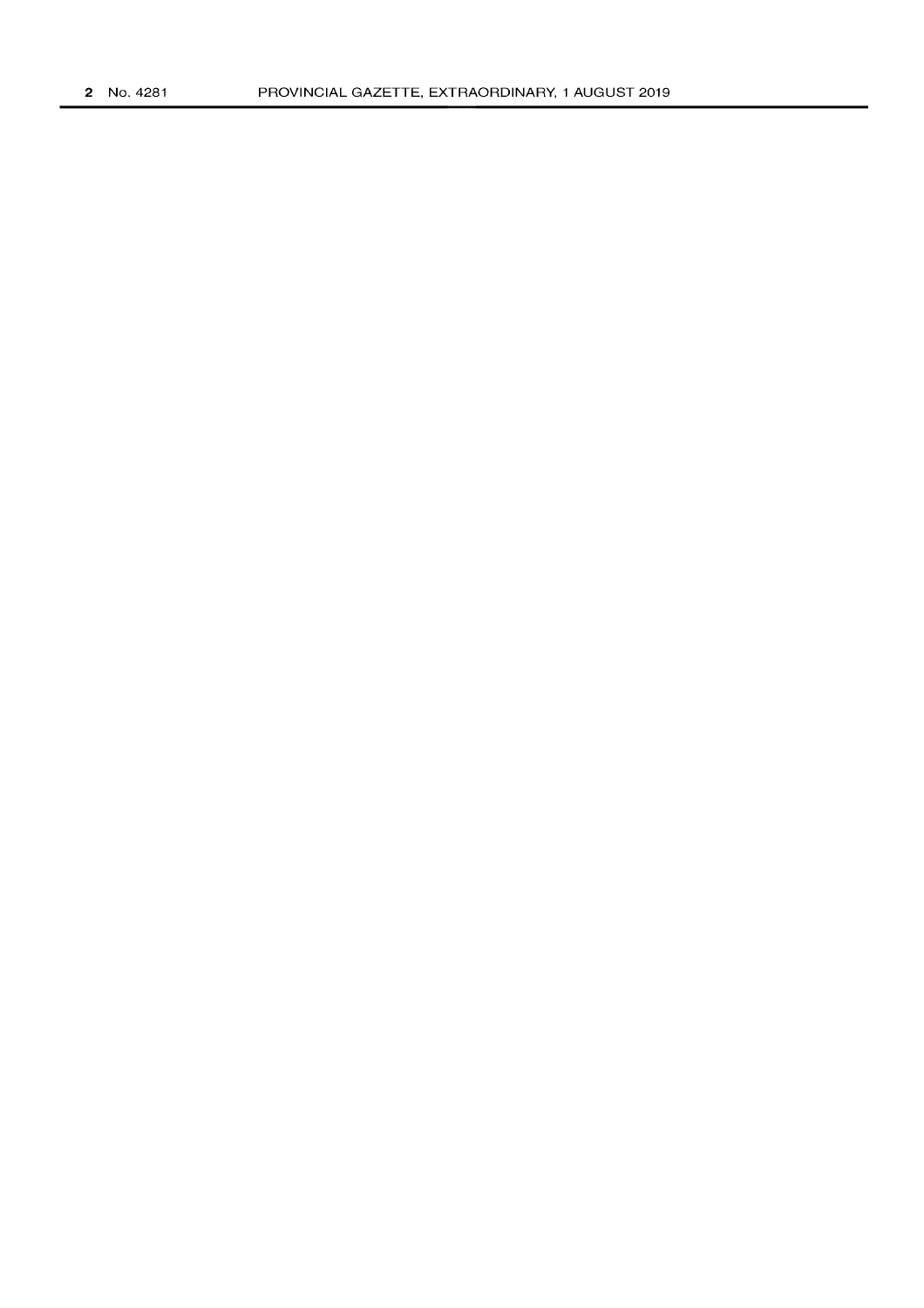## **CONTENTS**

|     |                                                                                                           | Gazette<br>No. | Page<br>No. |
|-----|-----------------------------------------------------------------------------------------------------------|----------------|-------------|
|     | <b>PROVINCIAL NOTICES • PROVINSIALE KENNISGEWINGS</b>                                                     |                |             |
| 220 | Local Government: Municipal Property Rates Act, 2004: Resolution Levying Property Rates for the Financial | 4281           |             |